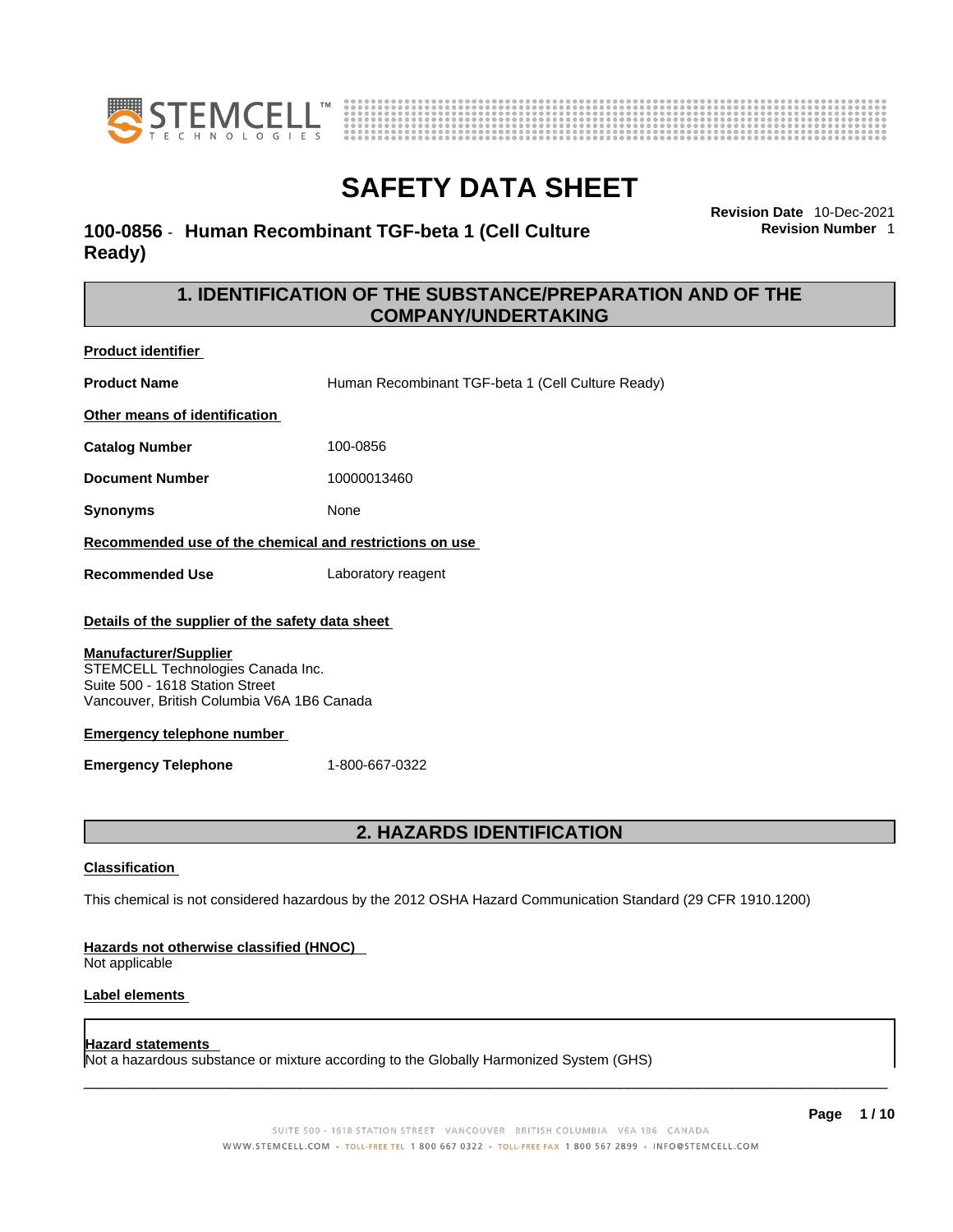



### \_\_\_\_\_\_\_\_\_\_\_\_\_\_\_\_\_\_\_\_\_\_\_\_\_\_\_\_\_\_\_\_\_\_\_\_\_\_\_\_\_\_\_\_\_\_\_\_\_\_\_\_\_\_\_\_\_\_\_\_\_\_\_\_\_\_\_\_\_\_\_\_\_\_\_\_\_\_\_\_\_\_\_\_\_\_\_\_\_\_\_\_\_ **Revision Date** 10-Dec-2021 **100-0856** - **Human Recombinant TGF-beta 1 (Cell Culture Ready)**

The product contains no substances which at their given concentration, are considered to be hazardous to health.

**Appearance** Clear **Physical state** Liquid **Odor** No data available

**Revision Number** 1

**Other Information** 

Not applicable

**Unknown acute toxicity** 0 % of the mixture consists of ingredient(s) of unknown toxicity

0 % of the mixture consists of ingredient(s) of unknown acute oral toxicity

0 % of the mixture consists of ingredient(s) of unknown acute dermal toxicity

0 % of the mixture consists of ingredient(s) of unknown acute inhalation toxicity (gas)

0 % of the mixture consists of ingredient(s) of unknown acute inhalation toxicity (vapor)

0 % of the mixture consists of ingredient(s) of unknown acute inhalation toxicity (dust/mist)

### **3. COMPOSITION/INFORMATION ON INGREDIENTS**

#### **Substance**

Not applicable.

### **Mixture**

Not a hazardous substance or mixture according to the Globally Harmonized System (GHS)

\*The exact percentage (concentration) ofcomposition has been withheld as a trade secret.

### **4. FIRST AID MEASURES**

### **Description of first aid measures**

| <b>Inhalation</b>   | Remove to fresh air.                                                                                                    |
|---------------------|-------------------------------------------------------------------------------------------------------------------------|
| Eye contact         | Rinse thoroughly with plenty of water for at least 15 minutes, lifting lower and upper eyelids.<br>Consult a physician. |
| <b>Skin contact</b> | Wash skin with soap and water.                                                                                          |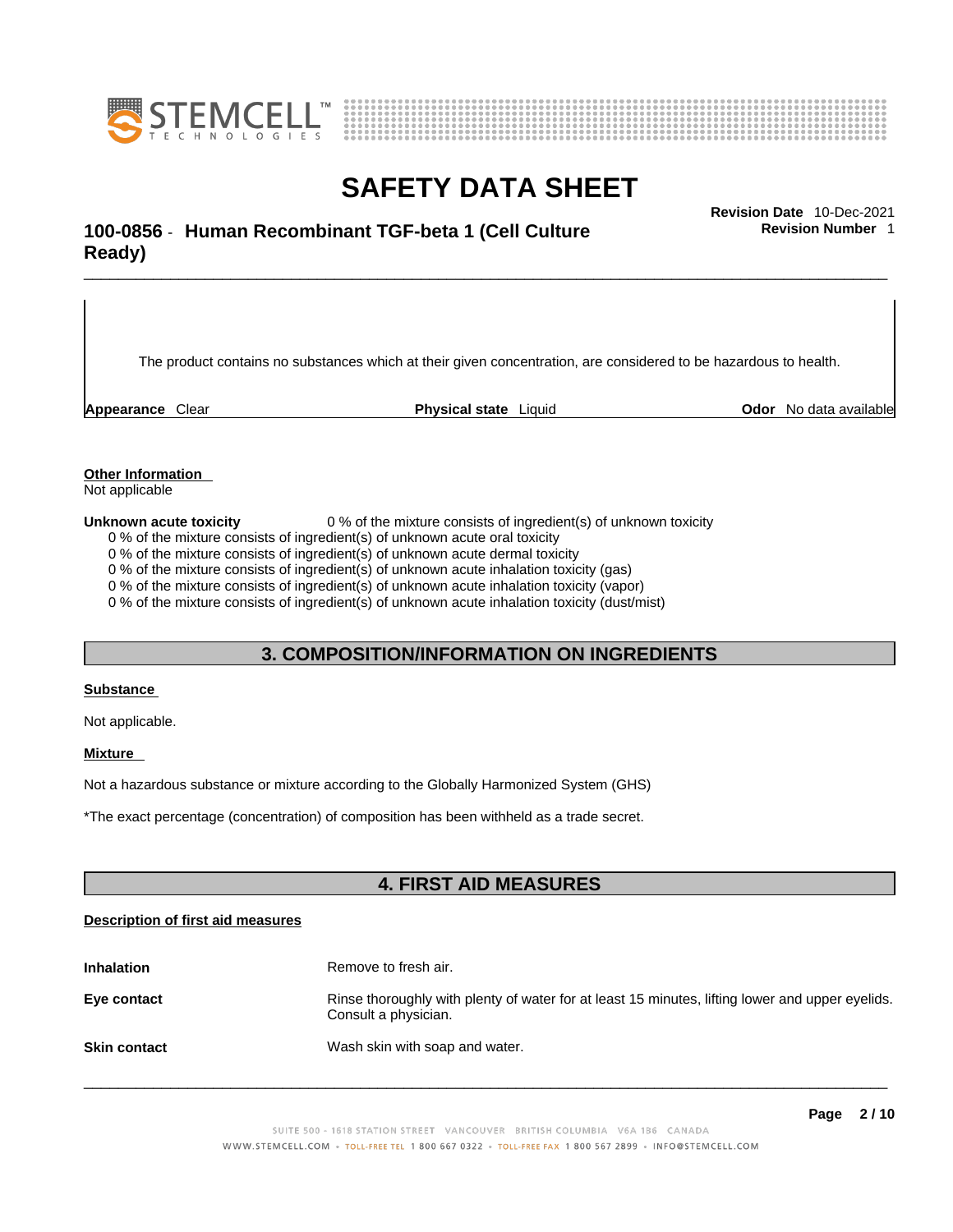



### \_\_\_\_\_\_\_\_\_\_\_\_\_\_\_\_\_\_\_\_\_\_\_\_\_\_\_\_\_\_\_\_\_\_\_\_\_\_\_\_\_\_\_\_\_\_\_\_\_\_\_\_\_\_\_\_\_\_\_\_\_\_\_\_\_\_\_\_\_\_\_\_\_\_\_\_\_\_\_\_\_\_\_\_\_\_\_\_\_\_\_\_\_ **Revision Date** 10-Dec-2021 **100-0856** - **Human Recombinant TGF-beta 1 (Cell Culture Ready)**

**Ingestion** Clean mouth with water and drink afterwards plenty of water. **Most important symptoms and effects, both acute and delayed Symptoms** No information available. **Indication of any immediate medical attention and special treatment needed Note to physicians** Treat symptomatically. **5. FIRE-FIGHTING MEASURES Suitable Extinguishing Media** Use extinguishing measures that are appropriate to local circumstances and the surrounding environment. **Unsuitable extinguishing media** CAUTION: Use of water spray when fighting fire may be inefficient. **Specific hazards arising from the chemical** No information available. **Explosion data Sensitivity to Mechanical Impact** None. **Sensitivity to Static Discharge** None. **Special protective equipment for fire-fighters** Firefighters should wear self-contained breathing apparatus and full firefighting turnout gear. Use personal protection equipment. **6. ACCIDENTAL RELEASE MEASURES Personal precautions, protective equipment and emergency procedures Personal precautions** Ensure adequate ventilation.

**Environmental precautions** See Section 12 for additional Ecological Information.

### **Methods and material for containment and cleaning up**

**Methods for containment** Prevent further leakage or spillage if safe to do so.

**Environmental precautions** 

 $\_$  ,  $\_$  ,  $\_$  ,  $\_$  ,  $\_$  ,  $\_$  ,  $\_$  ,  $\_$  ,  $\_$  ,  $\_$  ,  $\_$  ,  $\_$  ,  $\_$  ,  $\_$  ,  $\_$  ,  $\_$  ,  $\_$  ,  $\_$  ,  $\_$  ,  $\_$  ,  $\_$  ,  $\_$  ,  $\_$  ,  $\_$  ,  $\_$  ,  $\_$  ,  $\_$  ,  $\_$  ,  $\_$  ,  $\_$  ,  $\_$  ,  $\_$  ,  $\_$  ,  $\_$  ,  $\_$  ,  $\_$  ,  $\_$  ,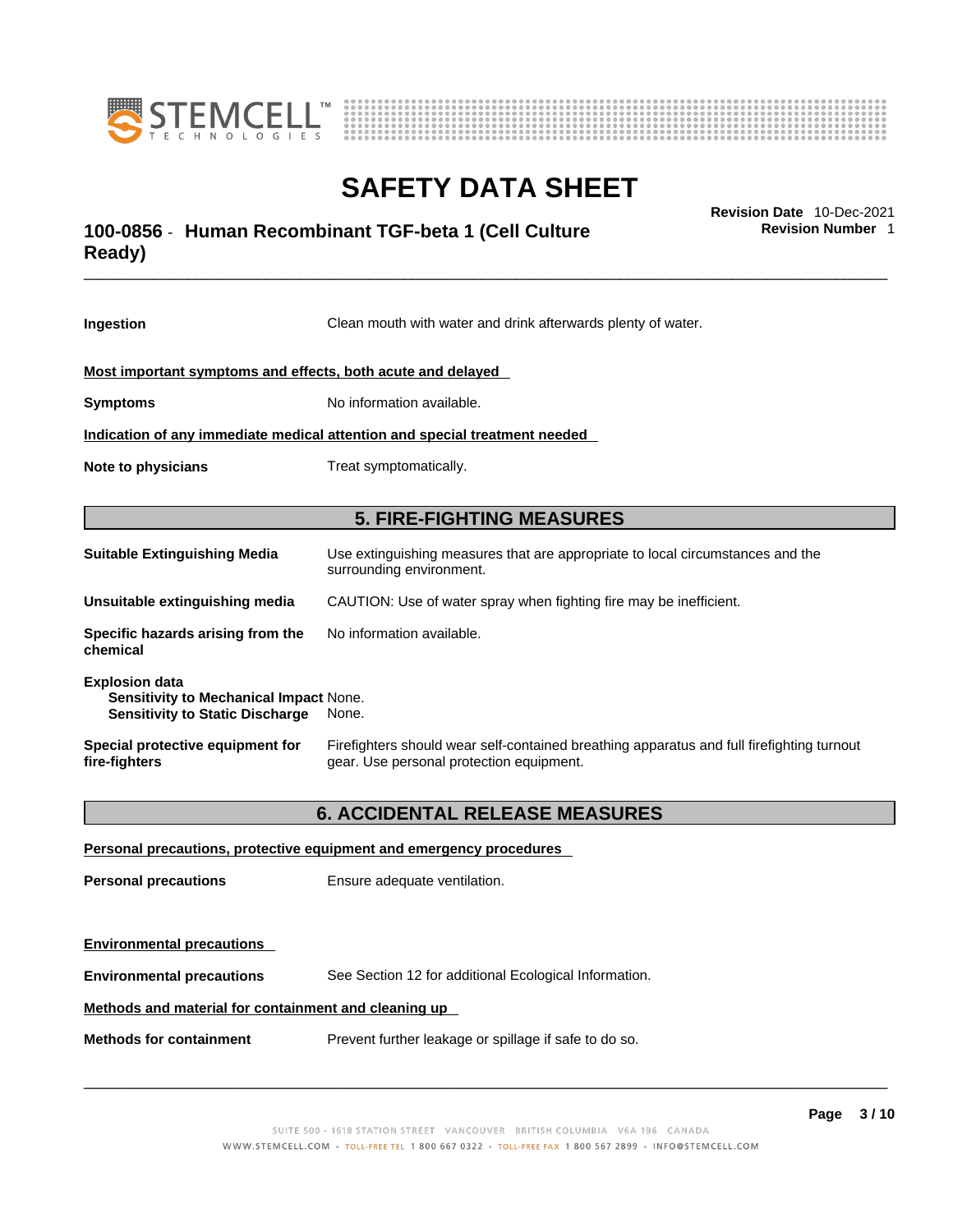



**Revision Number** 1

### \_\_\_\_\_\_\_\_\_\_\_\_\_\_\_\_\_\_\_\_\_\_\_\_\_\_\_\_\_\_\_\_\_\_\_\_\_\_\_\_\_\_\_\_\_\_\_\_\_\_\_\_\_\_\_\_\_\_\_\_\_\_\_\_\_\_\_\_\_\_\_\_\_\_\_\_\_\_\_\_\_\_\_\_\_\_\_\_\_\_\_\_\_ **Revision Date** 10-Dec-2021 **100-0856** - **Human Recombinant TGF-beta 1 (Cell Culture Ready)**

**Methods for cleaning up** Pick up and transfer to properly labeled containers. **Prevention of secondary hazards** Clean contaminated objects and areas thoroughly observing environmental regulations.

### **7. HANDLING AND STORAGE**

## **Precautions for safe handling Advice on safe handling** Handle in accordance with good industrial hygiene and safety practice. **Conditions for safe storage, including any incompatibilities Storage Conditions** Store in accordance with information listed on the Product Information Sheet (PIS).

### **8. EXPOSURE CONTROLS/PERSONAL PROTECTION**

### **Control parameters**

**Exposure Limits** This product, as supplied, does not contain any hazardous materials with occupational exposure limits established by the region specific regulatory bodies.

### **Appropriate engineering controls**

| Showers              |
|----------------------|
| Eyewash stations     |
| Ventilation systems. |
|                      |

**Individual protection measures, such as personal protective equipment Eye/face protection** No special protective equipment required. **Skin and body protection** No special protective equipment required. **Respiratory protection** No protective equipment is needed under normal use conditions. If exposure limits are exceeded or irritation is experienced, ventilation and evacuation may be required. **General hygiene considerations** Handle in accordance with good industrial hygiene and safety practice.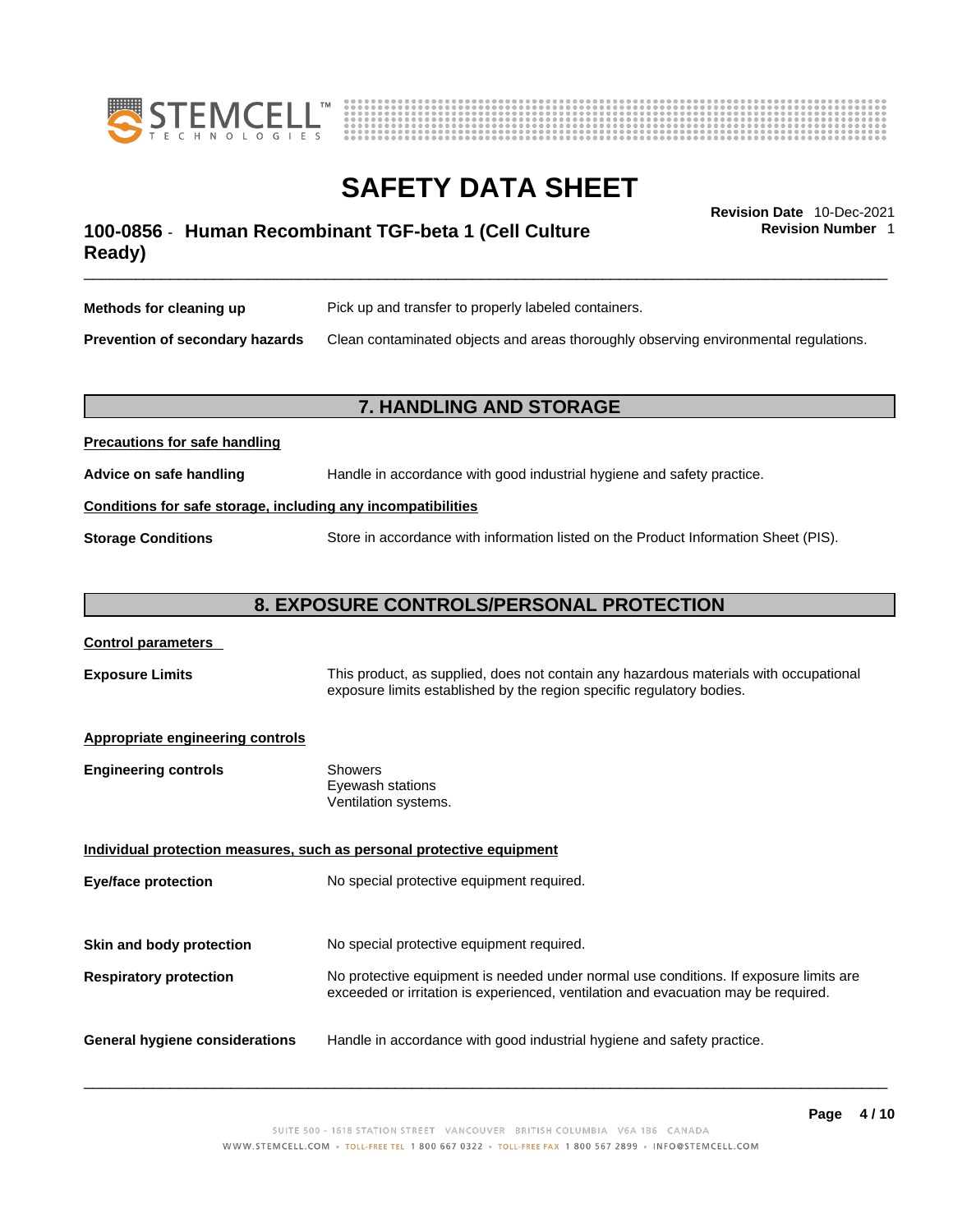



### \_\_\_\_\_\_\_\_\_\_\_\_\_\_\_\_\_\_\_\_\_\_\_\_\_\_\_\_\_\_\_\_\_\_\_\_\_\_\_\_\_\_\_\_\_\_\_\_\_\_\_\_\_\_\_\_\_\_\_\_\_\_\_\_\_\_\_\_\_\_\_\_\_\_\_\_\_\_\_\_\_\_\_\_\_\_\_\_\_\_\_\_\_ **Revision Date** 10-Dec-2021 **100-0856** - **Human Recombinant TGF-beta 1 (Cell Culture Ready)**

**9. PHYSICAL AND CHEMICAL PROPERTIES Information on basic physical and chemical properties Physical state** Liquid **Appearance** Clear<br> **Color** No int **Color Color Color Color Color Color Color No** data available **Odor Odor Constanting Codor Constanting Codor Codor Codor Codor Codor Codor Codor Codor Codor Codor Codor Codor Codor Codor Codor Codor Codor Codor Codor Codor Codor Codor Codor No data available Explosive properties** No data available **Oxidizing properties** No information available **Other Information Softening point** No information available **Molecular weight** No information available **Molecular formula** No information available<br>**VOC Content (%)** No information available **VOC Content (%) Liquid Density** No information available **Bulk density No information available 10. STABILITY AND REACTIVITY Property CONSCRUTE IN THE VALUES REMARKS • Method pH** No data available None known **Melting point / freezing point Boiling point / boiling range Modata available None known Flash point Communist Communist Communist Communist Communist Communist Communist Communist Communist Communist Communist Communist Communist Communist Communist Communist Communist Communist Communist Communist Communi Evaporation rate Reserve ACC** No data available **None known** None known **Flammability (solid, gas)** No data available None known **Flammability Limit in Air None known None known Upper flammability limit:** No data available **Lower flammability limit:** No data available **Vapor pressure No data available None known Vapor density No data available None known Relative density No data available None known** None known **Water solubility No data available** Mome known<br> **Solubility in other solvents** No data available **None known**<br>
None known **Solubility in other solvents** No data available **None known**<br> **Partition coefficient** No data available None known **Partition coefficient**<br>**Autoignition temperature** No data available **Autoignition temperature** No data available None known<br> **Decomposition temperature** No data available None known **Decomposition temperature** No data available None known<br> **Kinematic viscosity** No data available None known **Kinematic viscosity** No data available<br> **Dynamic viscosity** No data available **Dynamic viscosity** None known

**Reactivity No information available.** 

**Chemical stability** Stable under recommended transport or storage conditions.

 $\_$  ,  $\_$  ,  $\_$  ,  $\_$  ,  $\_$  ,  $\_$  ,  $\_$  ,  $\_$  ,  $\_$  ,  $\_$  ,  $\_$  ,  $\_$  ,  $\_$  ,  $\_$  ,  $\_$  ,  $\_$  ,  $\_$  ,  $\_$  ,  $\_$  ,  $\_$  ,  $\_$  ,  $\_$  ,  $\_$  ,  $\_$  ,  $\_$  ,  $\_$  ,  $\_$  ,  $\_$  ,  $\_$  ,  $\_$  ,  $\_$  ,  $\_$  ,  $\_$  ,  $\_$  ,  $\_$  ,  $\_$  ,  $\_$  ,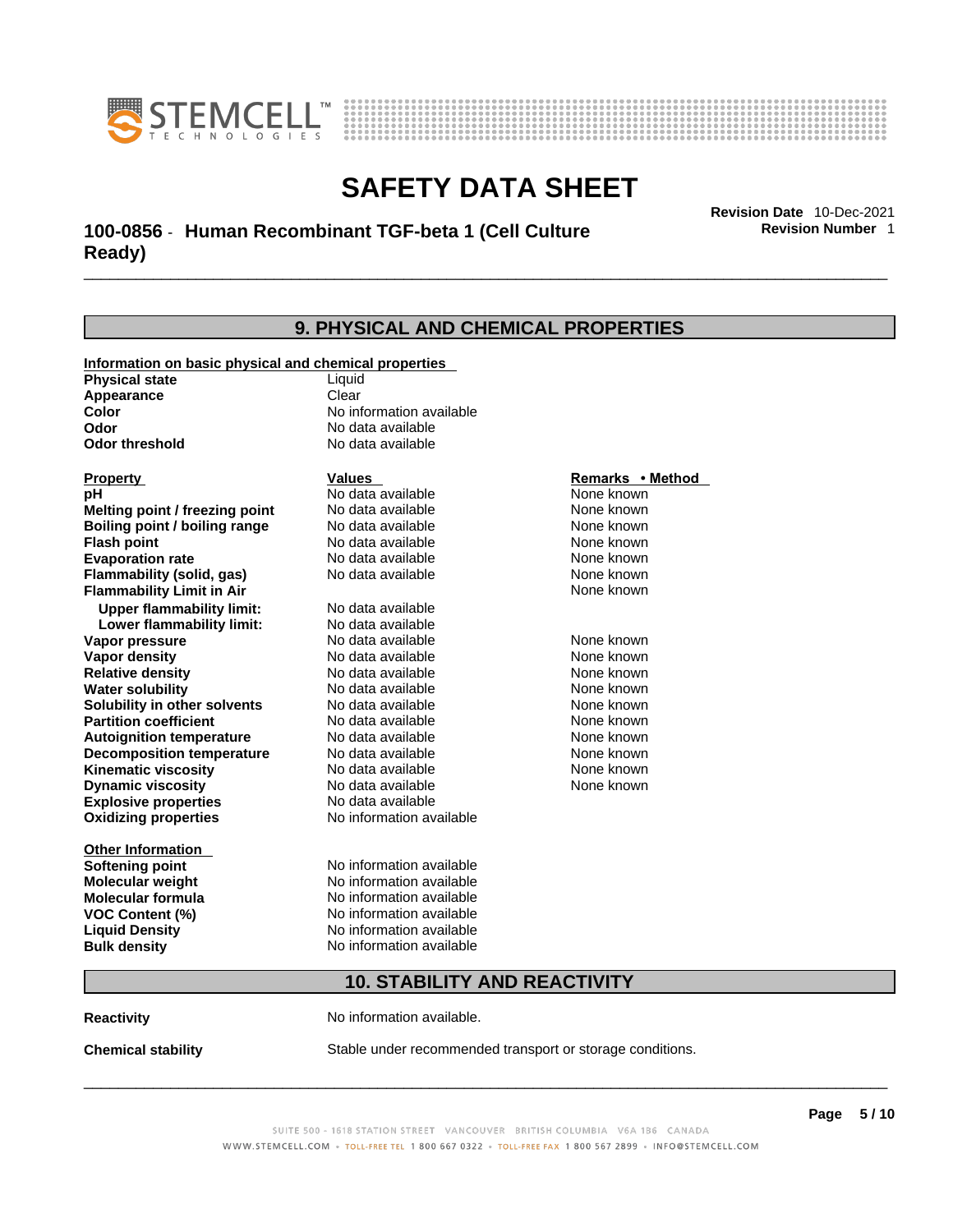



### \_\_\_\_\_\_\_\_\_\_\_\_\_\_\_\_\_\_\_\_\_\_\_\_\_\_\_\_\_\_\_\_\_\_\_\_\_\_\_\_\_\_\_\_\_\_\_\_\_\_\_\_\_\_\_\_\_\_\_\_\_\_\_\_\_\_\_\_\_\_\_\_\_\_\_\_\_\_\_\_\_\_\_\_\_\_\_\_\_\_\_\_\_ **Revision Date** 10-Dec-2021 **100-0856** - **Human Recombinant TGF-beta 1 (Cell Culture Ready)**

**Revision Number** 1

| <b>Possibility of hazardous reactions</b> None under normal processing.    |                                           |  |
|----------------------------------------------------------------------------|-------------------------------------------|--|
| <b>Conditions to avoid</b>                                                 | None known based on information supplied. |  |
| Incompatible materials                                                     | None known based on information supplied. |  |
| Hazardous decomposition products None known based on information supplied. |                                           |  |

**11. TOXICOLOGICAL INFORMATION** 

### **Information on likely routes of exposure**

### **Product Information**

| Ingestion           | Specific test data for the substance or mixture is not available. |
|---------------------|-------------------------------------------------------------------|
| <b>Skin contact</b> | Specific test data for the substance or mixture is not available. |
| Eye contact         | Specific test data for the substance or mixture is not available. |
| <b>Inhalation</b>   | Specific test data for the substance or mixture is not available. |

**Symptoms** No information available.

**Numerical measures of toxicity**

**Acute toxicity**

**Unknown acute toxicity** 0 % of the mixture consists of ingredient(s) of unknown toxicity

0 % of the mixture consists of ingredient(s) of unknown acute oral toxicity

0 % of the mixture consists of ingredient(s) of unknown acute dermal toxicity

0 % of the mixture consists of ingredient(s) of unknown acute inhalation toxicity (gas)

0 % of the mixture consists of ingredient(s) of unknown acute inhalation toxicity (vapor)

0 % of the mixture consists of ingredient(s) of unknown acute inhalation toxicity (dust/mist) Product Information

#### **Delayed and immediate effects as well as chronic effects from short and long-term exposure**

| <b>Skin</b><br>ion/irritation<br>ı corrosior | No information available. |
|----------------------------------------------|---------------------------|
| <b>IProdi</b><br><b>Information</b><br>ucu.  |                           |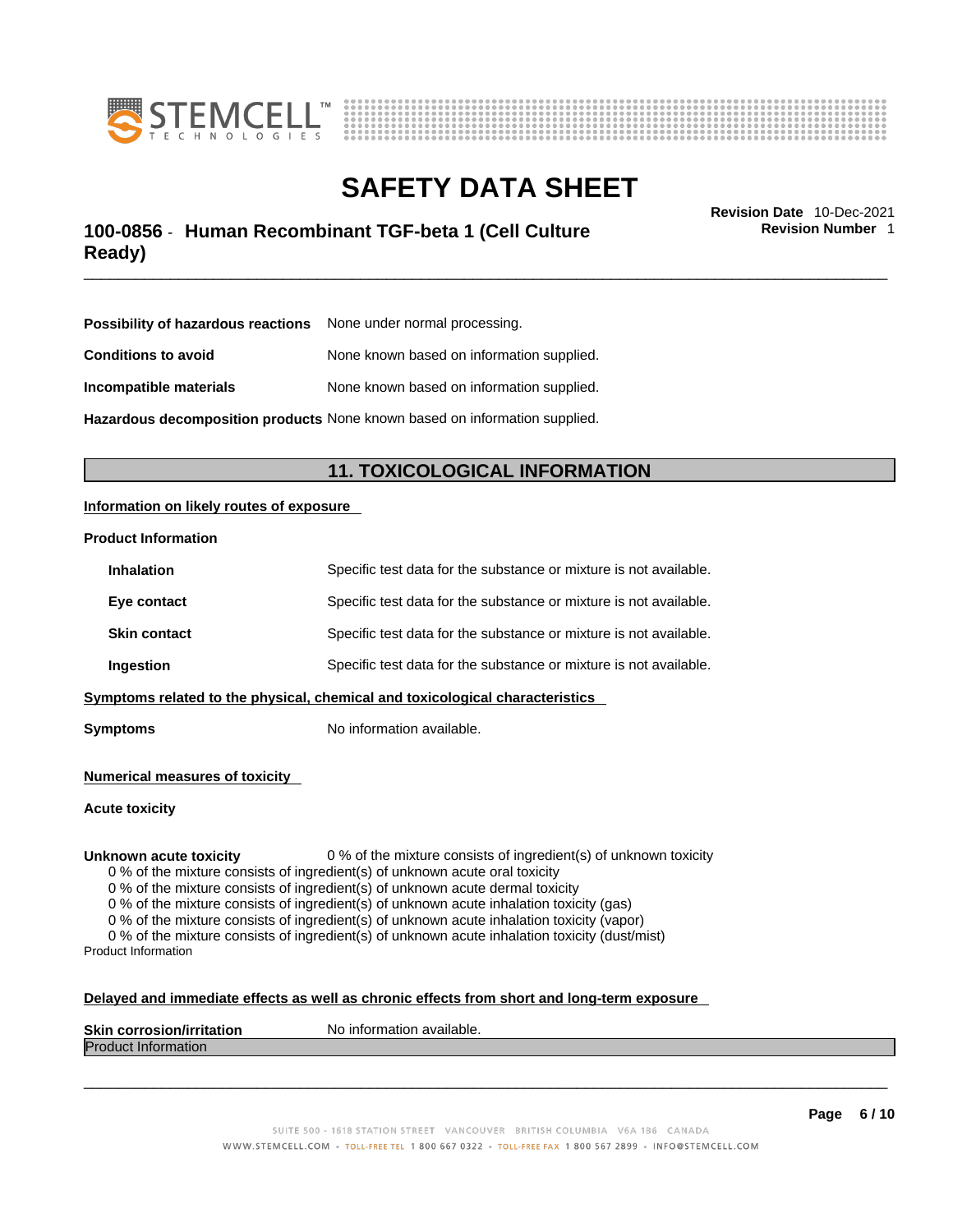



### \_\_\_\_\_\_\_\_\_\_\_\_\_\_\_\_\_\_\_\_\_\_\_\_\_\_\_\_\_\_\_\_\_\_\_\_\_\_\_\_\_\_\_\_\_\_\_\_\_\_\_\_\_\_\_\_\_\_\_\_\_\_\_\_\_\_\_\_\_\_\_\_\_\_\_\_\_\_\_\_\_\_\_\_\_\_\_\_\_\_\_\_\_ **Revision Date** 10-Dec-2021 **100-0856** - **Human Recombinant TGF-beta 1 (Cell Culture Ready)**

**Serious eye damage/eye irritation** No information available. Product Information **Respiratory or skin sensitization** No information available. Product Information **Germ cell mutagenicity** No information available. Product Information **Carcinogenicity** No information available. **Reproductive toxicity** No information available. Product Information **STOT** - single exposure<br>
No information available. Product Information **STOT** - **repeated exposure** No information available. Product Information **Aspiration hazard** No information available.

### **12. ECOLOGICAL INFORMATION**

| <b>Ecotoxicity</b>                                           |  |  |
|--------------------------------------------------------------|--|--|
| <b>Product Information</b>                                   |  |  |
| No information available.                                    |  |  |
| <b>Bioaccumulation</b><br>There is no data for this product. |  |  |
|                                                              |  |  |
| No information available.                                    |  |  |
|                                                              |  |  |

### **13. DISPOSAL CONSIDERATIONS**

| Waste treatment methods                |                                                                                                                    |  |
|----------------------------------------|--------------------------------------------------------------------------------------------------------------------|--|
| Waste from residues/unused<br>products | Dispose of in accordance with local regulations. Dispose of waste in accordance with<br>environmental legislation. |  |
| Contaminated packaging                 | Do not reuse empty containers.                                                                                     |  |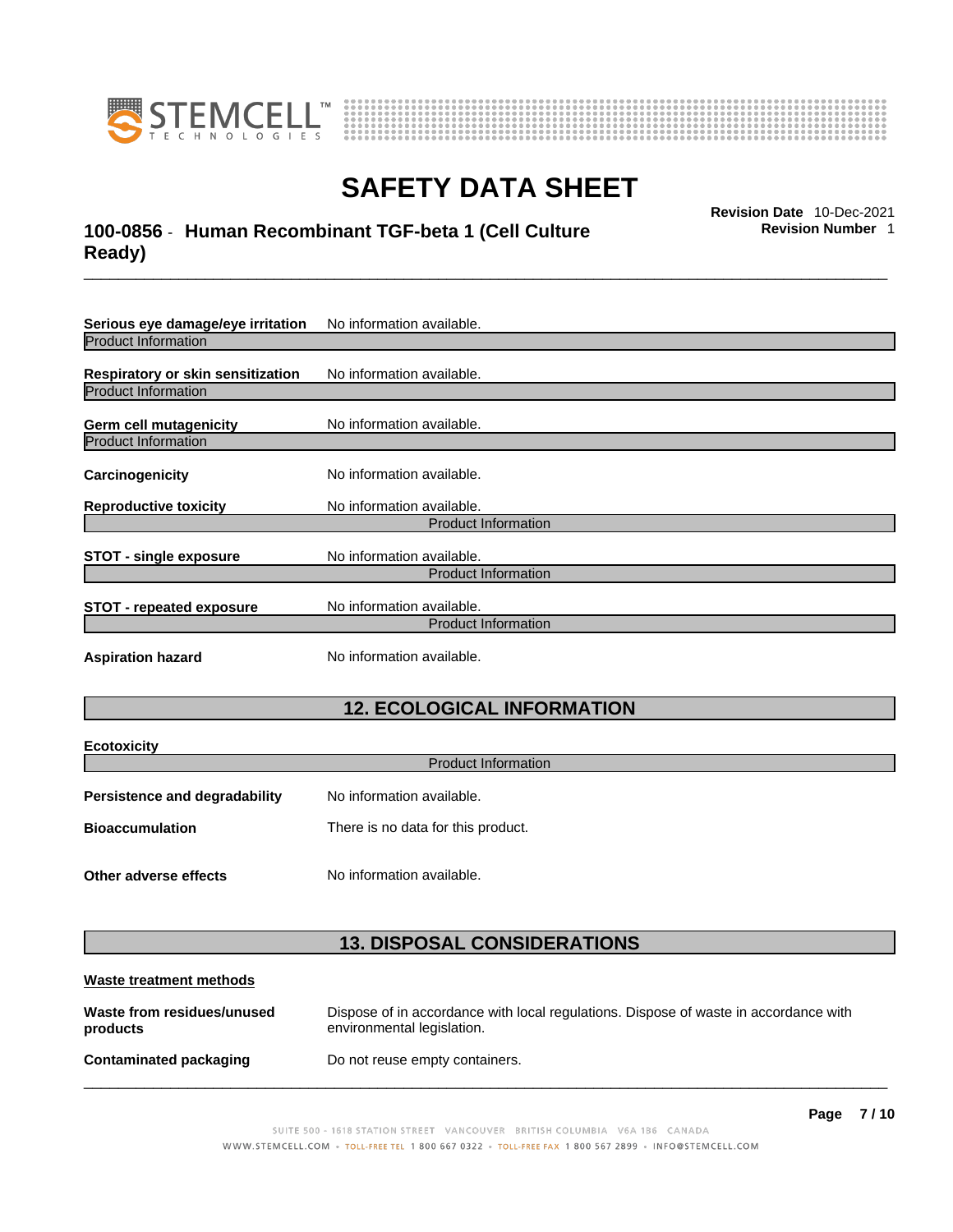



\_\_\_\_\_\_\_\_\_\_\_\_\_\_\_\_\_\_\_\_\_\_\_\_\_\_\_\_\_\_\_\_\_\_\_\_\_\_\_\_\_\_\_\_\_\_\_\_\_\_\_\_\_\_\_\_\_\_\_\_\_\_\_\_\_\_\_\_\_\_\_\_\_\_\_\_\_\_\_\_\_\_\_\_\_\_\_\_\_\_\_\_\_ **Revision Date** 10-Dec-2021 **100-0856** - **Human Recombinant TGF-beta 1 (Cell Culture Ready)** 

### **14. TRANSPORT INFORMATION**

| <b>DOT</b>  | Not regulated |
|-------------|---------------|
| <u>TDG</u>  | Not regulated |
| MEX         | Not regulated |
| ICAO (air)  | Not regulated |
| IATA        | Not regulated |
| <b>IMDG</b> | Not regulated |
| RID         | Not regulated |
| <b>ADR</b>  | Not regulated |
| <b>ADN</b>  | Not regulated |

### **15. REGULATORY INFORMATION**

| <b>International Inventories</b> |                 |
|----------------------------------|-----------------|
| TSCA                             | Complies        |
| <b>DSL/NDSL</b>                  | Complies        |
| <b>EINECS/ELINCS</b>             | Complies        |
| ENCS                             | Does not comply |
| <b>IECSC</b>                     | Complies        |
| KECL                             | Complies        |
| PICCS                            | Complies        |
| AICS                             | Complies        |
|                                  |                 |

 **Legend:** 

 **TSCA** - United States Toxic Substances Control Act Section 8(b) Inventory

 **DSL/NDSL** - Canadian Domestic Substances List/Non-Domestic Substances List

 **EINECS/ELINCS** - European Inventory of Existing Chemical Substances/European List of Notified Chemical Substances

- **ENCS**  Japan Existing and New Chemical Substances
- **IECSC**  China Inventory of Existing Chemical Substances
- **KECL**  Korean Existing and Evaluated Chemical Substances
- **PICCS**  Philippines Inventory of Chemicals and Chemical Substances
- **AICS**  Australian Inventory of Chemical Substances

 $\_$  ,  $\_$  ,  $\_$  ,  $\_$  ,  $\_$  ,  $\_$  ,  $\_$  ,  $\_$  ,  $\_$  ,  $\_$  ,  $\_$  ,  $\_$  ,  $\_$  ,  $\_$  ,  $\_$  ,  $\_$  ,  $\_$  ,  $\_$  ,  $\_$  ,  $\_$  ,  $\_$  ,  $\_$  ,  $\_$  ,  $\_$  ,  $\_$  ,  $\_$  ,  $\_$  ,  $\_$  ,  $\_$  ,  $\_$  ,  $\_$  ,  $\_$  ,  $\_$  ,  $\_$  ,  $\_$  ,  $\_$  ,  $\_$  ,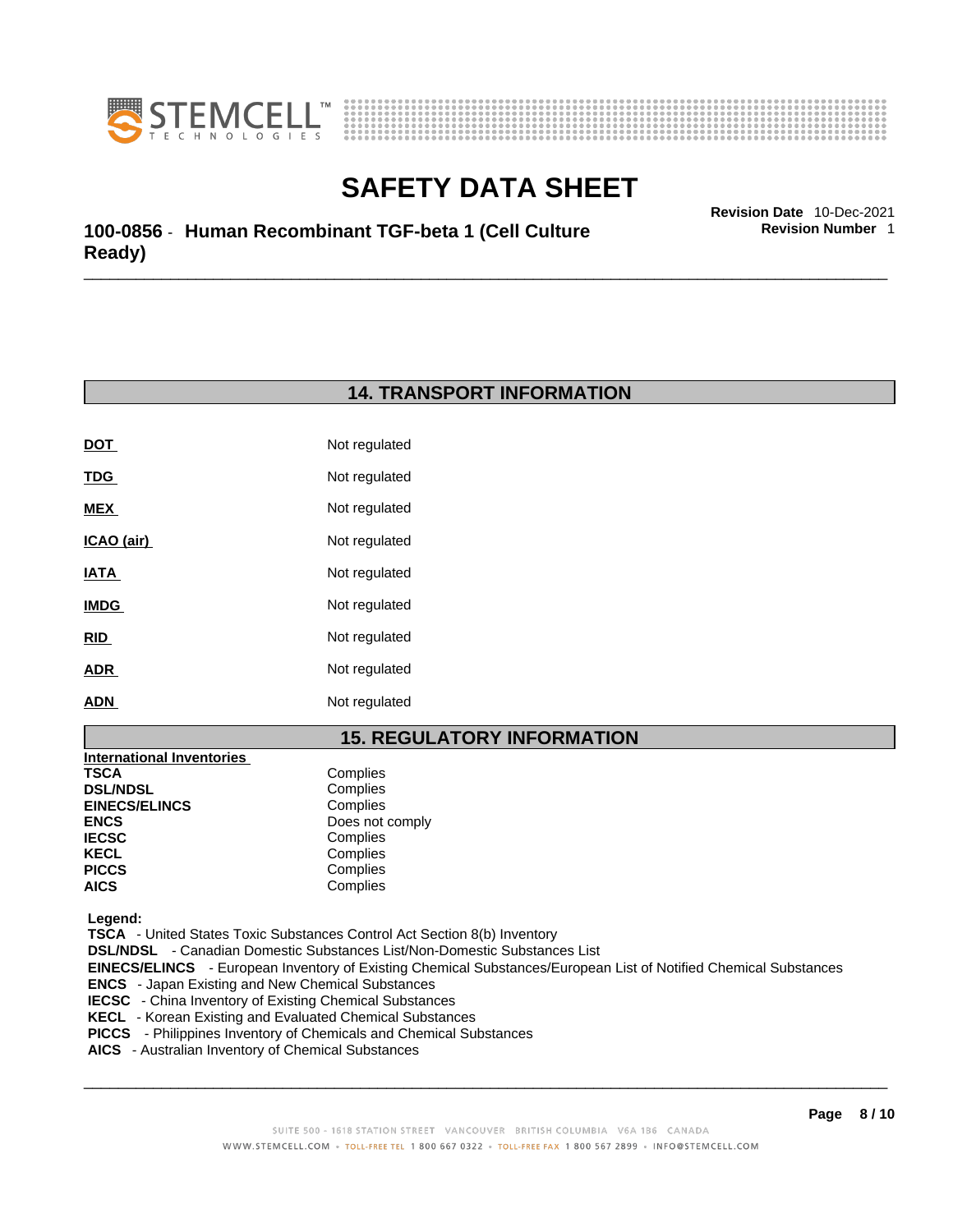



### \_\_\_\_\_\_\_\_\_\_\_\_\_\_\_\_\_\_\_\_\_\_\_\_\_\_\_\_\_\_\_\_\_\_\_\_\_\_\_\_\_\_\_\_\_\_\_\_\_\_\_\_\_\_\_\_\_\_\_\_\_\_\_\_\_\_\_\_\_\_\_\_\_\_\_\_\_\_\_\_\_\_\_\_\_\_\_\_\_\_\_\_\_ **Revision Date** 10-Dec-2021 **100-0856** - **Human Recombinant TGF-beta 1 (Cell Culture Ready)**

**Revision Number** 1

### **US Federal Regulations**

#### **SARA 313**

Section 313 of Title III of the Superfund Amendments and Reauthorization Act of 1986 (SARA). This product does not contain any chemicals which are subject to the reporting requirements of the Act and Title 40 of the Code of Federal Regulations, Part 372.

### **CWA** (Clean Water Act)

This product does not contain any substances regulated as pollutants pursuant to the Clean Water Act (40 CFR 122.21 and 40 CFR 122.42).

#### **CERCLA**

This material, as supplied, does not contain any substances regulated as hazardous substances under the Comprehensive Environmental Response Compensation and Liability Act (CERCLA) (40 CFR 302) or the Superfund Amendments and Reauthorization Act (SARA) (40 CFR 355). There may be specific reporting requirements at the local, regional, or state level pertaining to releases of this material.

#### **US State Regulations**

#### **California Proposition 65**

This product does not contain any Proposition 65 chemicals.

#### **U.S. State Right-to-Know Regulations**

#### **US State Regulations**

| Chemical name | New Jersey | <b>Massachusetts</b> | Pennsylvania |
|---------------|------------|----------------------|--------------|
| Water         |            |                      |              |
| 7732-18-5     |            |                      |              |
| Acetic acid   |            |                      |              |
| 64-19-7       |            |                      |              |

#### **U.S. EPA Label Information**

#### **EPA Pesticide Registration Number** Not applicable